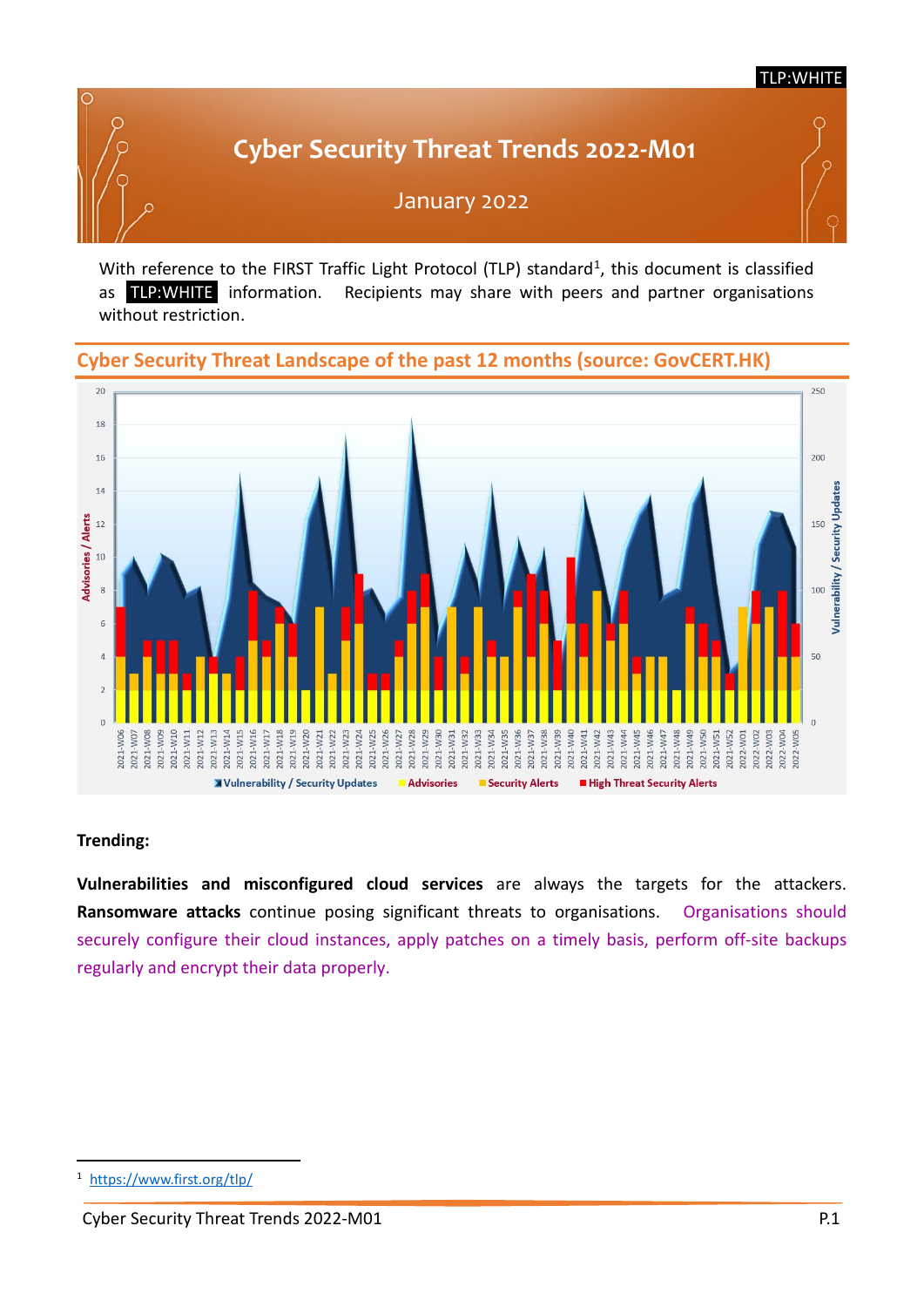# **CERT Advisories**

# **Active exploitation of vulnerabilities in various products**

CERT bodies issued alerts regarding active exploitation against vulnerabilities in various products. Proof of Concept (PoC) codes for exploitation of some vulnerabilities were publicly available. System administrators should refer to vendors' documentation, apply system patches and perform mitigation measures immediately.

- GovCERT.HK<sup>[2,](#page-1-0)[3](#page-1-1)</sup>, HKCERT<sup>4</sup>, JPCERT<sup>[5](#page-1-3)</sup>, SingCERT<sup>[6](#page-1-4)</sup>, MyCERT<sup>[7](#page-1-5)</sup> and Cybersecurity and Infrastructure Security Agency (CISA) $8$  issued alerts and advisories regarding multiple vulnerabilities in Microsoft Products. A security feature bypass vulnerability in Microsoft Windows and Server (CVE-2013-3900) was being actively exploited. PoC code for exploitation of a remote code execution vulnerability in Microsoft Windows (CVE-2022-21907) was publicly available.
- GovCERT.HK $9$  and HKCERT<sup>[10](#page-1-8)</sup> issued alerts regarding vulnerability in Linux Operating Systems. PoC code for vulnerability (CVE-2021-4034) was publicly available. The vulnerability was being exploited in the wild.
- $GovCERT.HK<sup>11</sup>$  $GovCERT.HK<sup>11</sup>$  $GovCERT.HK<sup>11</sup>$ , HKCERT<sup>[12](#page-1-10)</sup>, CISA<sup>[13](#page-1-11)</sup> and Canadian Centre for Cyber Security<sup>[14](#page-1-12)</sup> issued alerts regarding multiple vulnerabilities in various Apple devices. A memory corruption vulnerability (CVE-2022-22587) was being actively exploited.

#### **Safety tips of using QR code**

QR codes became more popular and widely used in various areas such as mobile payment, website redirection, etc. To enhance the security awareness,  $HKCERT^{15,16}$  $HKCERT^{15,16}$  $HKCERT^{15,16}$  $HKCERT^{15,16}$  and Canadian Centre for Cyber Security<sup>[17](#page-1-15)</sup> published articles on secure use of QR code, QR code risks and protection measures.

<span id="page-1-0"></span>[https://www.govcert.gov.hk/en/alerts\\_detail.php?id=715](https://www.govcert.gov.hk/en/alerts_detail.php?id=715)

<span id="page-1-1"></span>[https://www.govcert.gov.hk/en/alerts\\_detail.php?id=725](https://www.govcert.gov.hk/en/alerts_detail.php?id=725)

<span id="page-1-2"></span><sup>4</sup> <https://www.hkcert.org/security-bulletin/microsoft-monthly-security-update-january-2022>

<span id="page-1-3"></span><sup>5</sup> <https://www.jpcert.or.jp/english/at/2022/at220002.html>

<span id="page-1-4"></span><sup>6</sup> <https://www.csa.gov.sg/en/singcert/Alerts/al-2022-002>

<span id="page-1-5"></span><sup>7</sup> <https://www.mycert.org.my/portal/advisory?id=MA-826.012022>

<span id="page-1-6"></span><sup>8</sup> <https://www.cisa.gov/uscert/ncas/current-activity/2022/01/11/microsoft-releases-january-2022-security-updates>

<span id="page-1-7"></span><sup>&</sup>lt;sup>9</sup> [https://www.govcert.gov.hk/en/alerts\\_detail.php?id=728](https://www.govcert.gov.hk/en/alerts_detail.php?id=728)

<span id="page-1-8"></span><sup>10</sup> [https://www.hkcert.org/security-bulletin/linux-policy-kit-elevation-of-privilege-vulnerability\\_20220127](https://www.hkcert.org/security-bulletin/linux-policy-kit-elevation-of-privilege-vulnerability_20220127)

<span id="page-1-9"></span><sup>11</sup> [https://www.govcert.gov.hk/en/alerts\\_detail.php?id=729](https://www.govcert.gov.hk/en/alerts_detail.php?id=729)

<span id="page-1-10"></span><sup>12</sup> [https://www.hkcert.org/security-bulletin/apple-products-multiple-vulnerabilities\\_20220127](https://www.hkcert.org/security-bulletin/apple-products-multiple-vulnerabilities_20220127)

<span id="page-1-11"></span><sup>13</sup> <https://www.cisa.gov/uscert/ncas/current-activity/2022/01/27/apple-releases-security-updates-multiple-products>

<span id="page-1-12"></span><sup>14</sup> <https://www.cyber.gc.ca/en/alerts/apple-security-advisory-av22-041>

<span id="page-1-13"></span><sup>15</sup> <https://www.hkcert.org/blog/introduction-of-qr-code-attacks-and-countermeasures>

<span id="page-1-14"></span><sup>16</sup> <https://www.hkcert.org/blog/secure-use-of-qr-code>

<span id="page-1-15"></span><sup>17</sup> <https://www.cyber.gc.ca/en/guidance/security-considerations-qr-codes-itsap00141>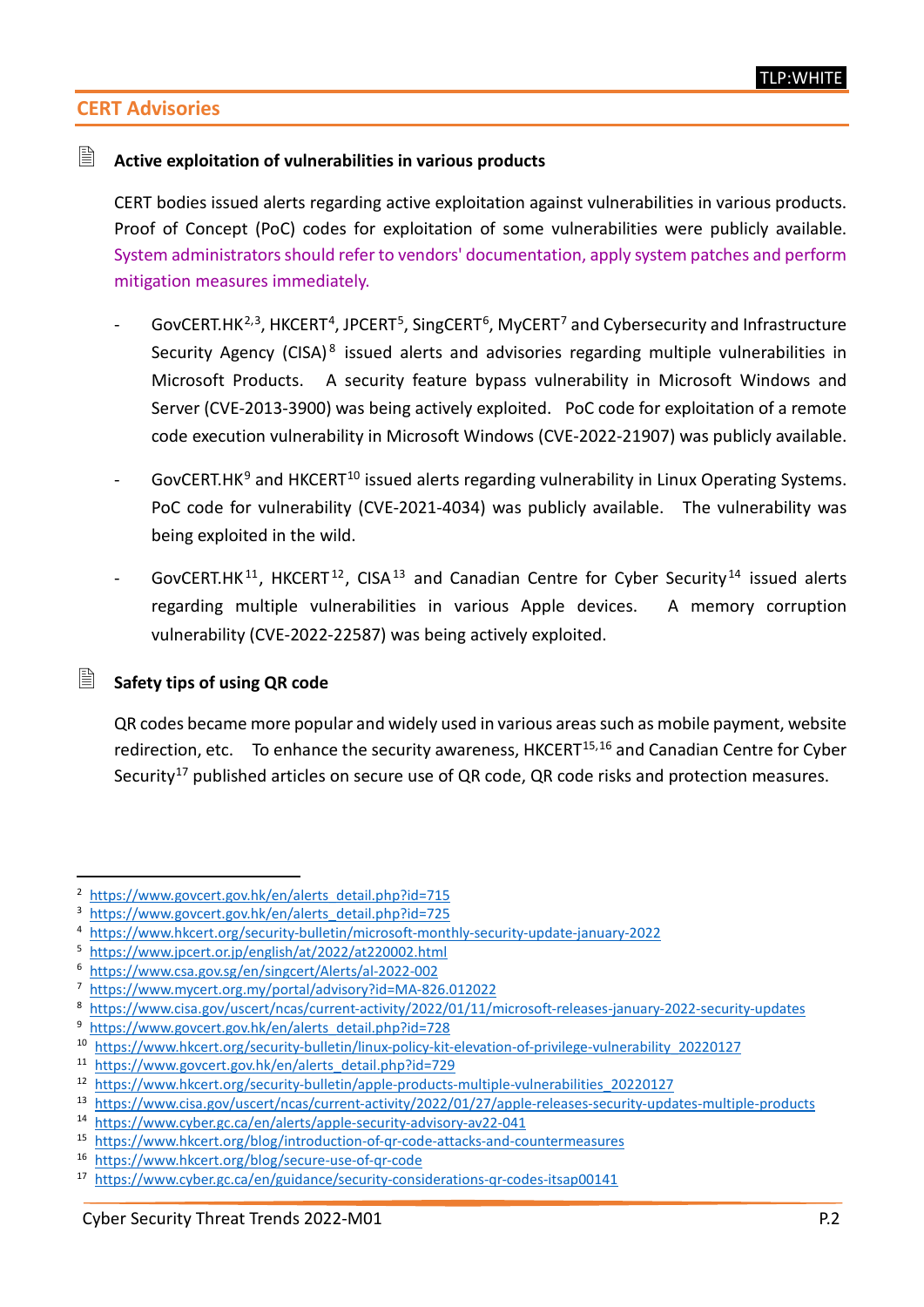# **CERT Advisories**

## **Security tips on "Work from Home"**

During the pandemic, many organisations have work from home (WFH) arrangement with their staff to reduce the risk of spreading COVID-19 in the community.  $HKCEPT^{18}$  $HKCEPT^{18}$  $HKCEPT^{18}$  published an article that provided security tips on WFH for organisations and their employees.

# **Securing Signal and WhatsApp**

Australian Cyber Security Centre (ACSC)<sup>[19](#page-2-1),[20](#page-2-2)</sup> published guidance on how to secure Signal and WhatsApp with the use of multi-factor authentication (MFA), safety numbers and security codes. In addition, security guidance on Apple ID and other social media platforms were provided.

#### **Actions to ensure the cyber hygiene controls**

National Cyber Security Centre (NCSC)<sup>[21](#page-2-3)</sup> released a guidance that help organisations to improve their cyber security. This guidance provided actionable security measures to organisations in reducing their vulnerability and impact on cyber attacks.

<span id="page-2-0"></span><sup>18</sup> <https://www.hkcert.org/blog/business-as-usual-under-covid-19-with-sound-work-from-home-cyber-security>

<span id="page-2-1"></span><sup>19</sup> <https://www.cyber.gov.au/acsc/view-all-content/guidance/securing-signal>

<span id="page-2-2"></span><sup>20</sup> <https://www.cyber.gov.au/acsc/view-all-content/guidance/securing-whatsapp>

<span id="page-2-3"></span><sup>&</sup>lt;sup>21</sup> <https://www.ncsc.gov.uk/guidance/actions-to-take-when-the-cyber-threat-is-heightened>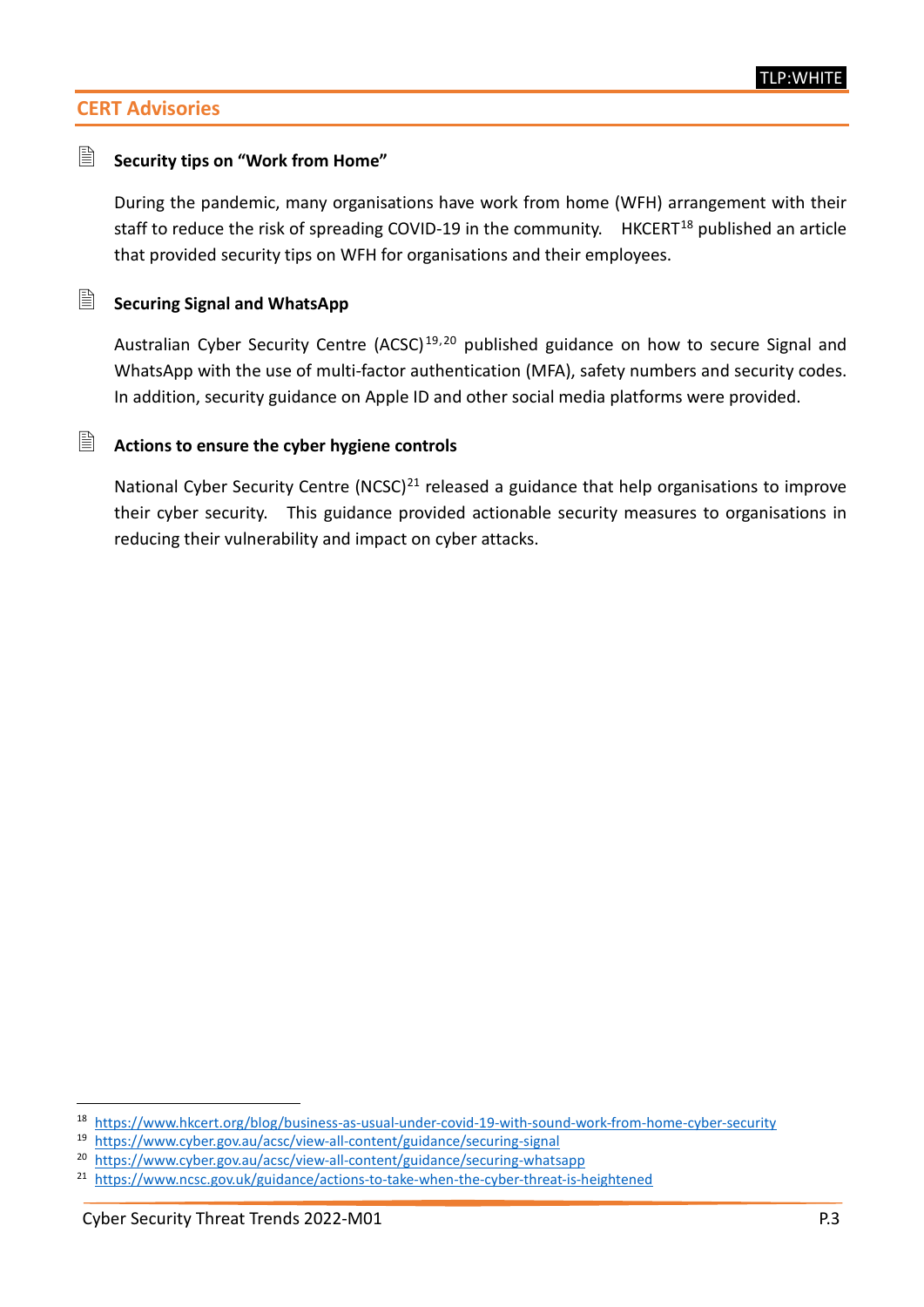# **Industry Insight on Cyber Security Threat Trends**

#### **Network attack volume dropped but endpoint malware detections increased in Q3 2021**

WatchGuard collected the threat intelligence from perimeter appliances and endpoints and provided analysis on attack trends in its "Internet Security Report – Q3 2021"<sup>22</sup>. The highlights from the report included:

- **The region with most malware detection was Europe, the Middle East, and Africa (EMEA), followed by North, Central and South America (Americas) and Asia-Pacific (APAC).** These three regions accounted for 48.46%, 28.59% and 22.95% of malware detection respectively. The top 5 most-widespread malware were two Microsoft Office Equation Editor exploits on CVE-2018-0802 and CVE-2017-11882, Trojan.Cryxos, Zum.Androm and RTF-ObfsObjDat. Hong Kong was one of the top 3 locations with highest Zum.Androm detections and accounted for 15.96% of Zum.Androm detection. 69.8% of malware was transmitted over encrypted connections, in which 47% was zero-day malware, increased from 31.6% in Q2 2021.
- **Network attack volume dropped from almost 5.2 million in Q2 2021 to around 4.1 million in Q3 2021, which was slightly below Q1 2021 volume (around 4.2 million).** Most network attacks targeted the Americas (64.6%) in Q3, compared to APAC (19.9%) and EMEA (15.5%). Among the 4.1 million network attacks in Q3 2021, 81% were attributed to the top 10 signatures. The top signature was a web SQL injection attack which stayed at the leading position since Q2 2019. One new signature, "WEB Remote File Inclusion /etc/passwd", which attempted to access system password files and targeted older versions of Microsoft Internet Information Services (IIS) web servers, joined top 10 signatures in Q3 2021. 5.6 million visits to malicious domains were detected in Q3 2021, a 23% decrease from 7.3 million detections in Q2 2021.
- **Attackers trended to use scripts like PowerShell and JavaScript to start their malware attacks.** The volume of malware at endpoints that triggered from scripts in the first three quarters of 2021 was 10% more than the total of 2020. In terms of ransomware attacks, attack volume of the first three quarters in 2021 already reached 105% of volume of 2020.

*Source: WatchGuard*

<span id="page-3-0"></span><sup>22</sup> <https://www.watchguard.com/wgrd-resource-center/security-report-q3-2021>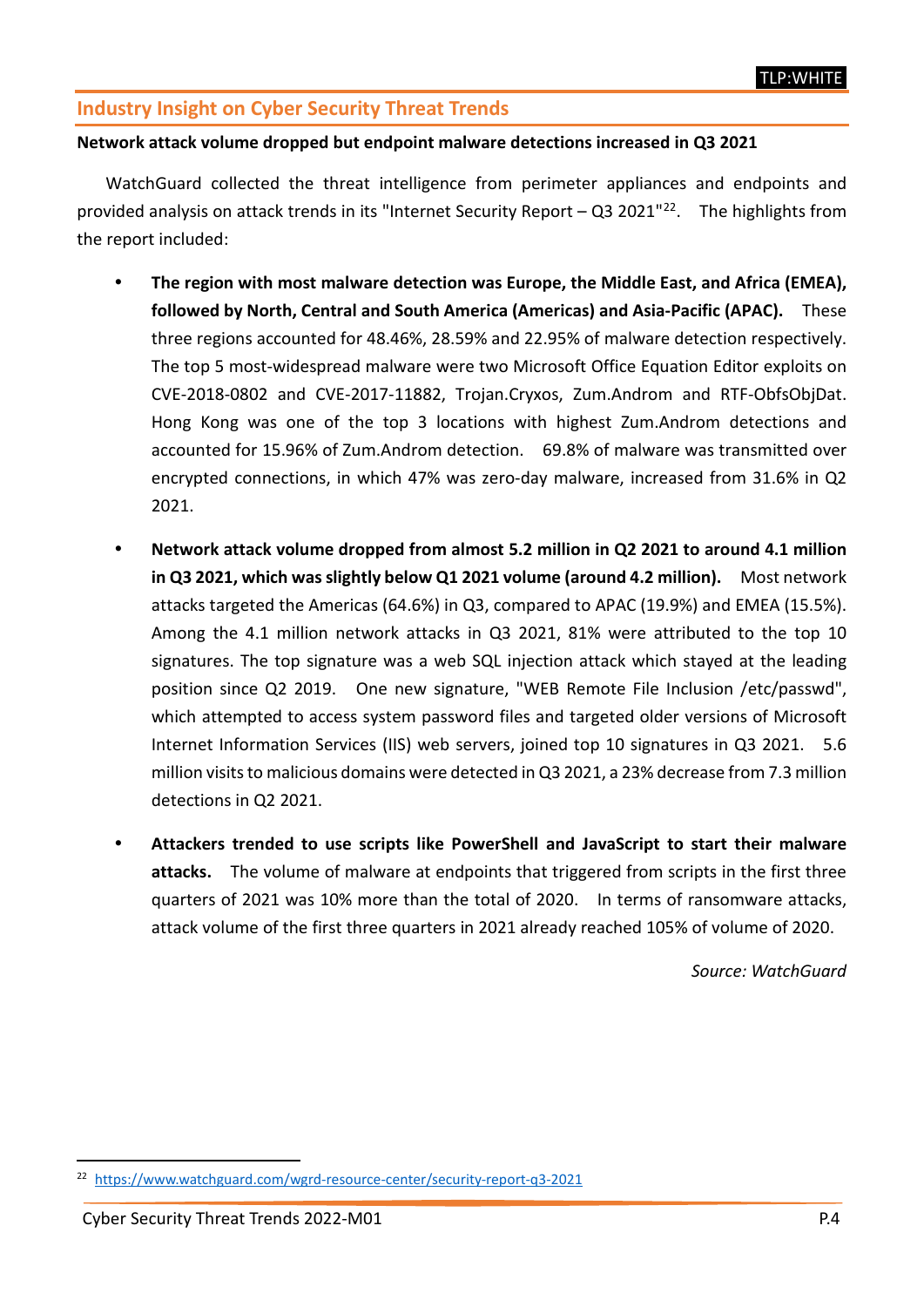# **Industry Insight on Cyber Security Threat Trends**

#### **More malware and data breaches linked to cloud storage**

Netskope issued the "Cloud and Threat Report - January 2022"<sup>[23](#page-4-0)</sup>, which summarised their findings on trends in cloud attack activities and cloud data risks in 2021. The key findings were:

- **Cloud Storage was the primary malware download source in 2021, accounted for over 66% of the downloaded malware.** The trend was expected to persist in 2022. In 2021, 69% of cloud malware downloaded were from cloud storage applications, followed by collaboration applications (9%) and development tools (7%). The number of applications with malware downloads in 2021 was 2.5 times of the number in 2020.
- **Malicious Office documents were commonly used to deliver malware in 2021.** 37% of malware downloads were from Office documents in Q4 2021, up from 19% in Q1 2020. The Emotet malspam campaign in Q2 2020 contributed to a burst in abuse of Office documents (46%). Another surge was observed in the first half of 2021, with over 42% of malware downloads were from Office documents. The trend of more than one-third of malware downloads distributed by Office documents was expected to continue in 2022.
- **Attackers constantly attempted to use common passwords and compromised credentials to access sensitive information stored in cloud applications.** Over 50% of managed cloud applications instances experienced different kinds of credential attack. There were notable variations in attacking IP addresses in 2021, with only 2% of login attempts in 2021 came from IP addresses that also launched credential attacks in 2020.
- **Organisations should adopt multi-layered protection for all cloud and web traffic.** Multifactor authentication and data protection solution with behavioural analysis should be used wherever applicable.

*Source: Netskope*

<span id="page-4-0"></span><sup>23</sup> <https://resources.netskope.com/cloud-reports/cloud-and-threat-report-january-2022>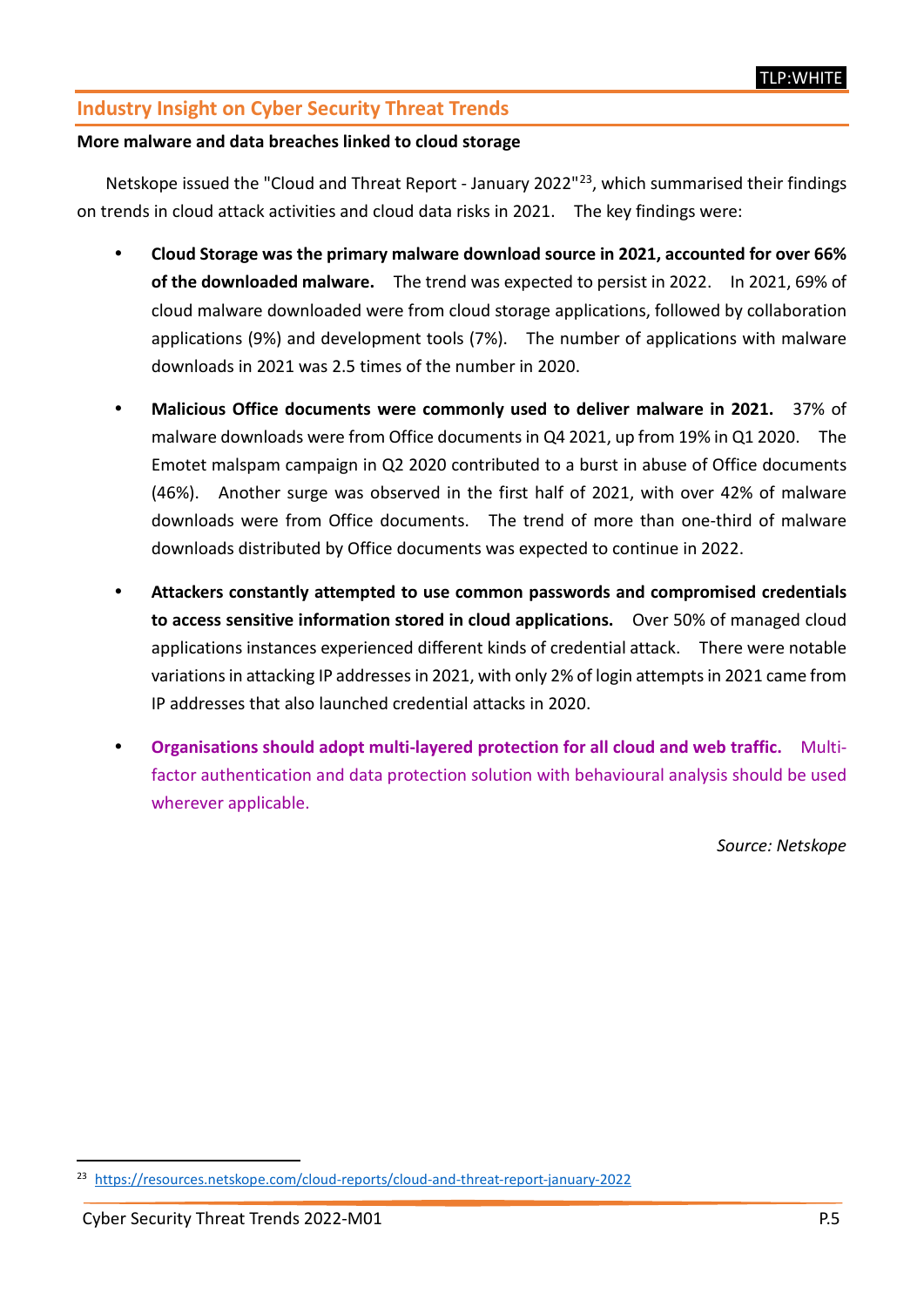# **Industry Insight on Cyber Security Threat Trends**

#### **More vulnerabilities and data breaches were reported in 2021**

Tenable issued the "Tenable's 2021 Threat Landscape Retrospective"[24](#page-5-0), which included analysis on more than 1,800 data breaches publicly disclosed from November 2020 to October 2021. The key findings were:

- **Number of data breaches reported in 2021 were 2.5 times of 2020**. From analysing the data breaches reported, in excess of 40 billion records were disclosed, above 260 terabytes of data were compromised, summing up to greater than 1.8 billion files, documents or email exposed. Over 24% of analysed data breaches were from the healthcare industry.
- **A total of 21,957 Common Vulnerabilities and Exposures (CVEs) were reported in 2021, 19.6% more than 2020.** 105 zero-day vulnerabilities were discovered in 2021, in which 30.5% were relevant to browser applications and 25.7% were about operating systems. 83% of tracked zero-day vulnerabilities were actively exploited, affected a wide range of products included Microsoft Exchange Server, Windows Print Spooler, Apache Log4j, various Virtual Private Network (VPN) solutions, web browsers, operating systems, web servers, etc.
- **Misconfigured cloud instances and Active Directory (AD) were targeted by attackers and posed high risks of data breach.** In addition, attackers targeted supply chain of various products, as well as open source libraries and repositories for distribution of malware including ransomware, backdoors, cryptominers, etc.
- **Ransomware attacks increased and became more sophisticated in 2021.** Ransomware-asa-service (RaaS) model was increasingly adopted to launch attacks. Around 38% of analysed data breaches were caused by ransomware attacks, a 3% increase from 2020.
- Organisations should maintain perimeter security, ensure proper configurations, apply patches on a timely basis, conduct off-site / off-network data and system backups on a regular basis and plan for disaster recovery approaches.

*Source: Tenable*

<span id="page-5-0"></span> <sup>24</sup> <https://www.tenable.com/cyber-exposure/2021-threat-landscape-retrospective>